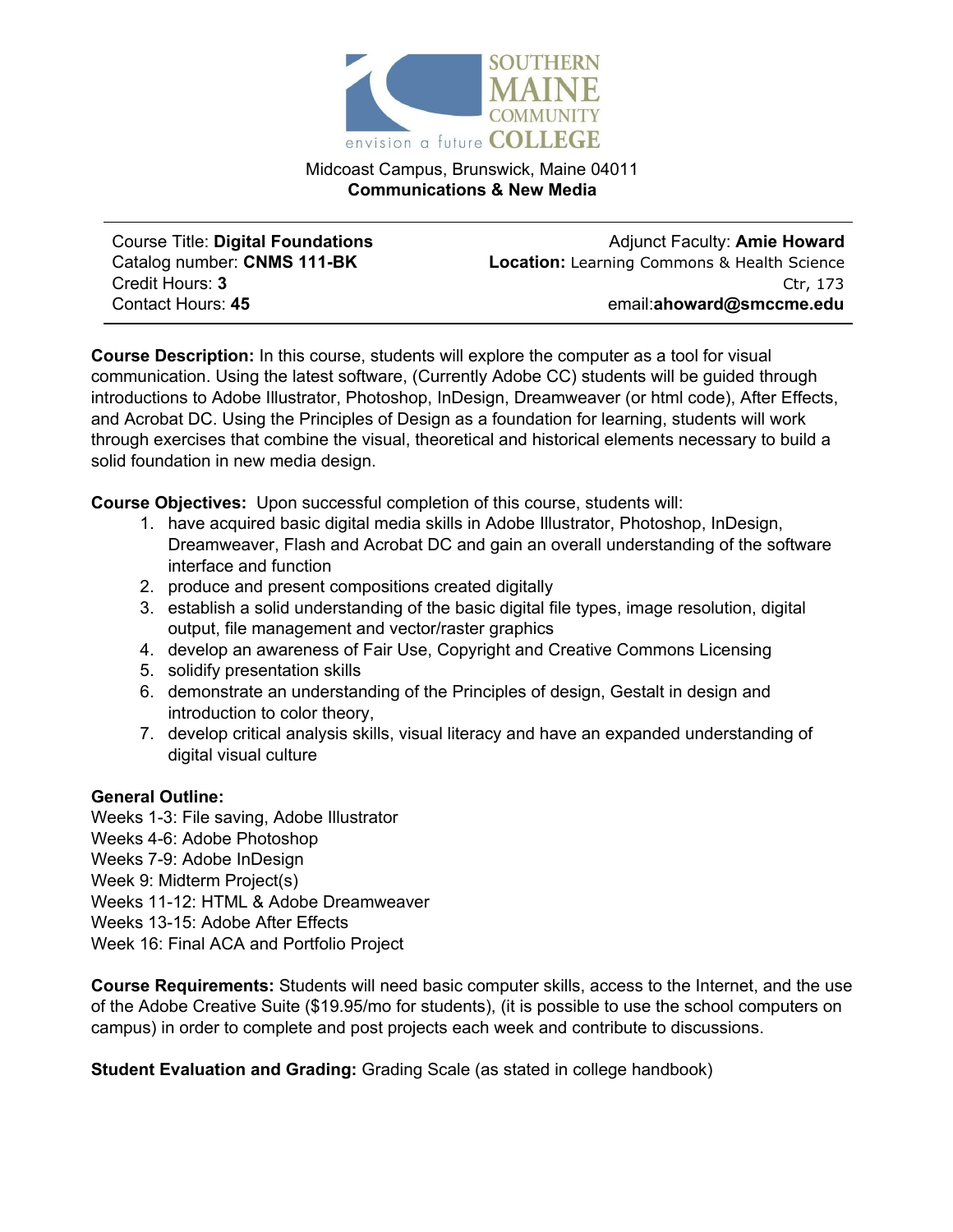93-100 Points: A 90-92 Points: A-87-89 Points: B+ 83-86 Points: B 80-82 Points: B-77-79 Points: C+ 73-76 Points: C 70-72 Points: C-

67-69 Points: D+ 60-66 Points: D 0-59 Points: F

75% Discussions & Assignments 12.5% Midterm Project 12.5% Final Exam

Discussions, assignments, portfolios, midterm and final grades will be based on a scale of 100 points, with provided rubrics. The requirements for each task will be broken down and explained in greater detail when the project is assigned. Your grades will be based on how well you fulfill the technical and aesthetic requirements.

**Text, Tools, and/or Supplies** Software (The Adobe Creative Cloud, Student Version) \$19.99/mo

**Attendance Policy** Attendance online (noted by discussion participation) or in class is essential in order to pass this course. The student handbook states that missing 3 classes in a row constitutes an AF (academic failure). Because this course meets only 1x per week for 3 hours (rather than 3x a week for 1 hour), missing one class is like missing 3. Be sure to contact a classmate to learn what you missed, and to make up the work. Missing 2 classes in a row or missing 3 classes non-consecutively will constitute Academic Failure.

**End-of-Course Evaluation** Students complete evaluations for each course attended at SMCC. Evaluations are submitted online and can be accessed through the student portal. Students can access the course evaluations beginning one week before the end of classes. The deadline for submission of evaluations occurs Monday at 5 p.m. following the last day of the class. You will receive an email to your student email account when course evaluations are available.

**ADA Syllabus Statement** Southern Maine Community College is an equal opportunity/affirmative action institution and employer. For more information, please call (207) 741-5798. If you have a disabling condition and wish to request accommodations in order to have reasonable access to the programs and services offered by SMCC, you must register with the Disability Services Coordinator, Sandra Lynham, who can be reached at 741-5923. Further information about services for students with disabilities and the accommodation process is available upon request at this number. Course policies about online testing are modified to suit each individual's accommodations.

**SMCC Pay-for-Print Policy** Each semester students receive a \$20 printing credit. The balance resets at the end of the semester and any remaining credits are removed. The College's pay-for-print system monitors printing on all printers (including those in general access labs, library printers, Tutoring Services, Campus Center Lounge and technology labs). Be sure to log OUT of the system when you've finished your printing, to prevent unauthorized access to your account. Students can check the number of pages they have printed by using the Printing Balance tool available on SMCC computers (located in the lower right corner of the screen, near the clock). Departments with work study students who need to print documents for the department should contact the Help Desk at 741-5696 to have a special account set up. To find ways to reduce your printing charges, please go to the IT Help tab on My SMCC. If you have questions about the pay-for-printing policy or your printing charges, please contact the Help Desk at 741-5696 or send an e-mail to [helpdesk@smccme.edu.](mailto:helpdesk@smccme.edu)